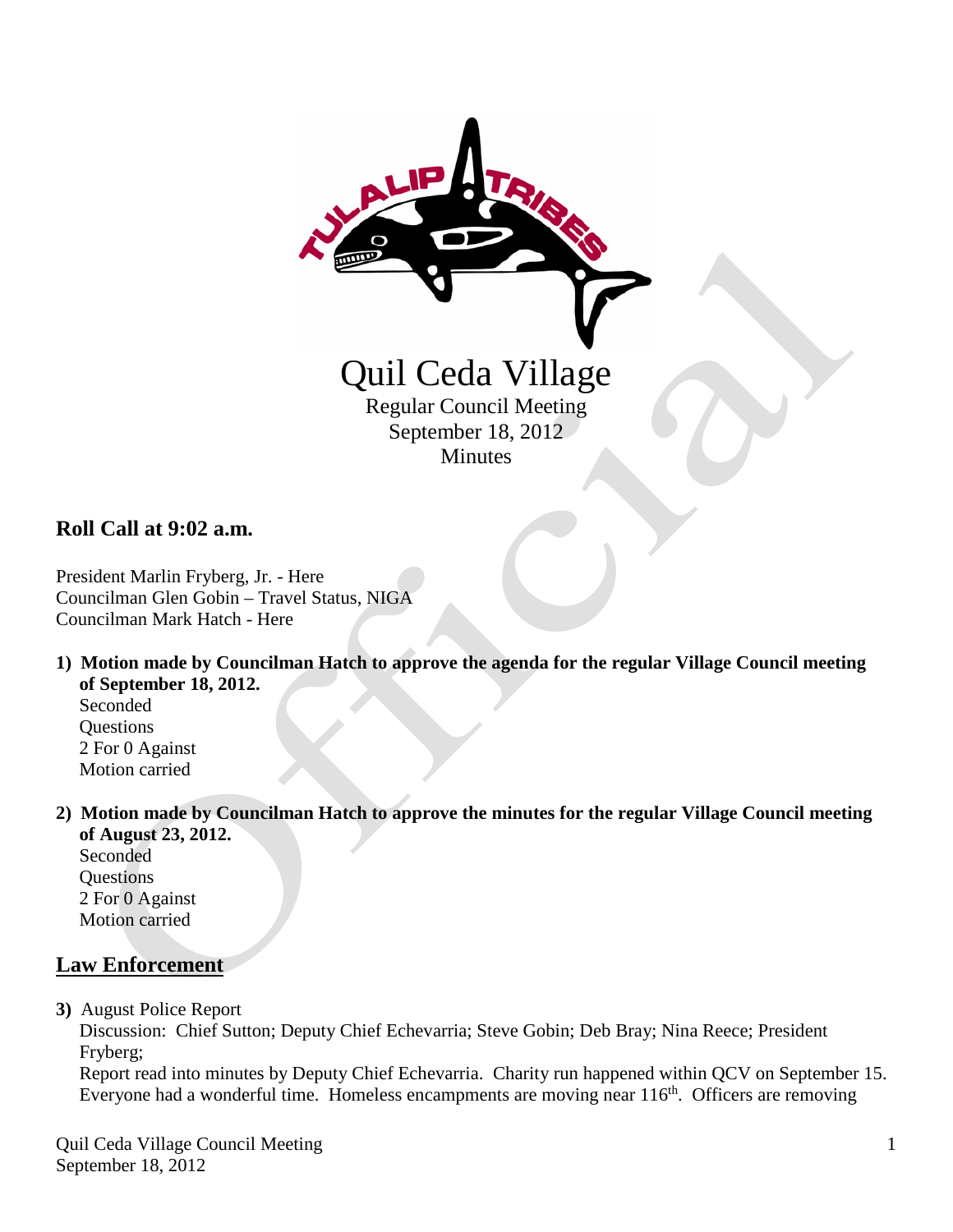the camps as they find them. Council suggest devoting resources to clearing the area near Donna's Truck Stop. Motor vehicle accidents are sporadic throughout the Village. Vehicles stolen in King County are showing up in Snohomish County. Traffic enforcement has and is being done to minimize aggressive driving from those coming down from the north into the Village.

## **Finance**

**4)** August Month End Budget Reports Discussion: Sarah Codiga; President Fryberg; Carrie Fryberg, Chuck James; Finance Director discussed reports with the Council.

### **Tulalip Data Services**

**5)** Telecommunications Tax

 **FYI - Resolution No. 2012-015 authorizing the Council President to implement Section 15.2 of the Tax Code as it pertains to Telecommunications and other Communication Services with an effective date of January 1, 2013.**

Discussion: Nina Reece; President Fryberg; Councilman Hatch; Travis Hill; Lani Jones; Chuck James; Staff is asking to move forward with implementing a 5% tax on Telecommunication Services within QCV. Legal notice will be posted and letters will be sent to the current tenants of the proposed tax with the ability to comment before implementation of the tax.

# **General Manager**

- **6)** Job Descriptions Pages 22-33
- **7**) Personnel Closed Session
- **8)** Liquor Store Update Closed Session

#### **ADJOURN at 10:05 a.m.**

Staff Present:

Steve Gobin, General Manager Nina Reece, Administrative Director Howard Brown, Interim TDS Director Sarah Johnson, Finance Director Dory Roanhorse, Engineer Chuck James, Treasurer, BOD<br>
Martin Napeahi, Deputy GM<br>
Curtis Taylor, Maintenance Ma Travis Hill, TDS Sr. Manager Deb Bray, Transportation Manager Brenda Hawk, QC Liquor Store Manager Kevin Jones, TDS Network Sr. Manager Lani Jones, Telephony Manager Cameron Reyes, Property Manager<br>
Lukas Reyes, Interim Utilities Manager Nick Gobin, Construction Manager Lukas Reyes, Interim Utilities Manager

Amanda Gaffney, Finance Manager Carrie Fryberg, Interim Tulalip Liquor Store Mgr. Curtis Taylor, Maintenance Manager